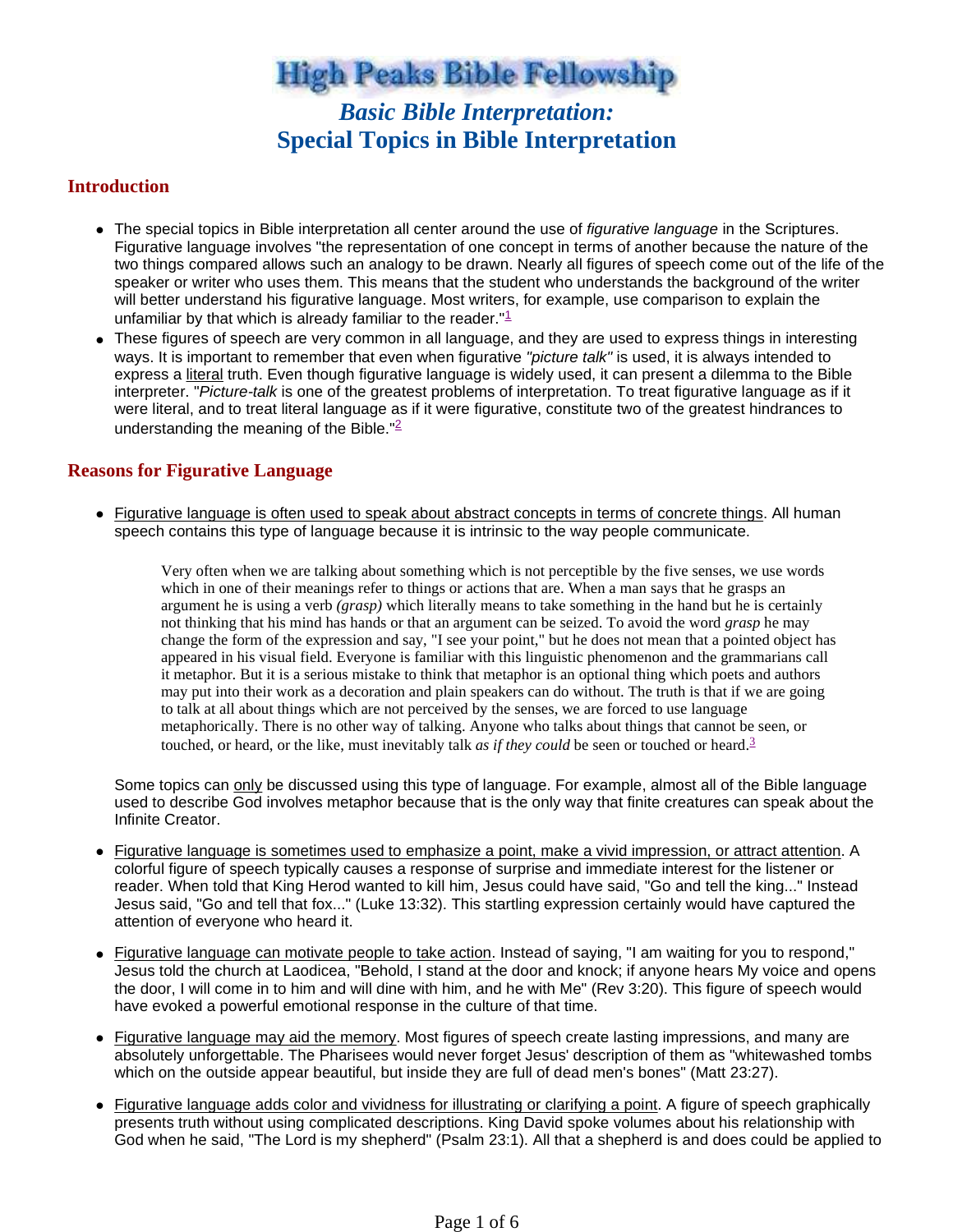God's watchful care over him by using a single, concise phrase.

 Figurative language also can be used to obscure the meaning for all but an intended audience. In rare cases the intention of a Bible figure or riddle is to hide the meaning, as one would do by communicating in code. Jesus explained to His disciples why He often spoke in parables: "To you it has been granted to know the mysteries of the kingdom of God, but to the rest it is in parables, so that seeing they may not see, and hearing they may not understand" (Luke 8:10). Matt 13:34-35 explains that "All these things Jesus spoke to the crowds in parables, and He did not speak to them without a parable. This was to fulfill what was spoken through the prophet: 'I will open my mouth in parables; I will utter things hidden since the foundation of the world.'" In this case, it was part of the eternal plan of God that only the chosen few would be able to understand Jesus' words during His earthly ministry.

### **General Guidelines for Interpreting Figurative Language**

 The purpose of studying figurative language in the Bible is to understand the meaning intended by the author of that passage.

Christ told us that we are the *salt of the earth*, and we are not free to choose our own preference as to what comparison was intended. We must search diligently to discern what comparison he intended. I once heard a fascinating sermon in which many characteristics of salt were used in analogy to exhort Christians toward more appropriate behavior.

- 1. Salt was used as a preservative, so the presence of Christians in the world will keep it from moral decay.
- 2. Salt enhances flavor, so Christians are to add a flavor of godliness to a tasteless society.
- 3. In the Old Testament there was a salt covenant and a salt offering, indicating that God is a covenant God who keeps His promises. In the same way, Christians are to keep their promises and demonstrate through their lives that God is faithful.
- 4. Salt was not to remain isolated in a container but was meant to be sprinkled around. Likewise, Christians should not remain in monasteries isolated from society, but should distribute themselves around in order to have an impact on their world.
- 5. Salt has an impact out of proportion to its size. In the same way, a small minority of Christians can impact a large portion of their world.

Is it legitimate to make all of those points of comparison with the assurance that Jesus had all of that in mind when He said, "You are the salt of the earth"? No , for the first task of the interpreter is to discern what the author had in mind by way of comparison, not what our own experience or our own ingenuity may devise. The guideline is this: the intent of the author must control our understanding of his meaning. $4$ 

- Bible language should be understood in its normal, ordinary, or literal sense unless there is a convincing reason for considering it otherwise:
- 1. If a statement would be absurd, irrational, or impossible if taken literally then the author is probably using a figure of speech. Examples of this would include trees clapping their hands (Isaiah 55:12) or a person being referred to as a dog (Phil 3:2), a door (John 10:7), or a lamb (John 1:36).
- 2. If an inanimate object is used to describe a living thing, then the statement may be considered to be figurative. For example, Jesus described Himself by saying He is the bread of life (John 6:35) and the light of the world (John 8:12). In a similar way, when life and activity are attributed to inanimate objects, these statements can also be considered to be figurative expressions.
- 3. If a statement would lead to an immoral action, then the figurative sense is probably intended. Eating the flesh and drinking the blood of Jesus (John 6:53-58) would be an act of cannibalism, so this passage should be interpreted as a figure of speech. Also, if a passage runs counter to the statement of another clear passage of Scripture, it is legitimate to question whether that passage can be taken literally. For example, hating your "father and mother and wife and children and brothers and sisters" (Luke 14:26) is contrary to the teaching of both the Old and New Testaments, so the interpreter must view this as a figurative expression. (See the related passage in Matt 10:37 for a clear interpretation.)
- Often the context of a passage will point out whether a figure of speech is intended. In many cases, the figurative passage is followed by a clear interpretation. For example, those who are "asleep" (1 Thess 4:13-15)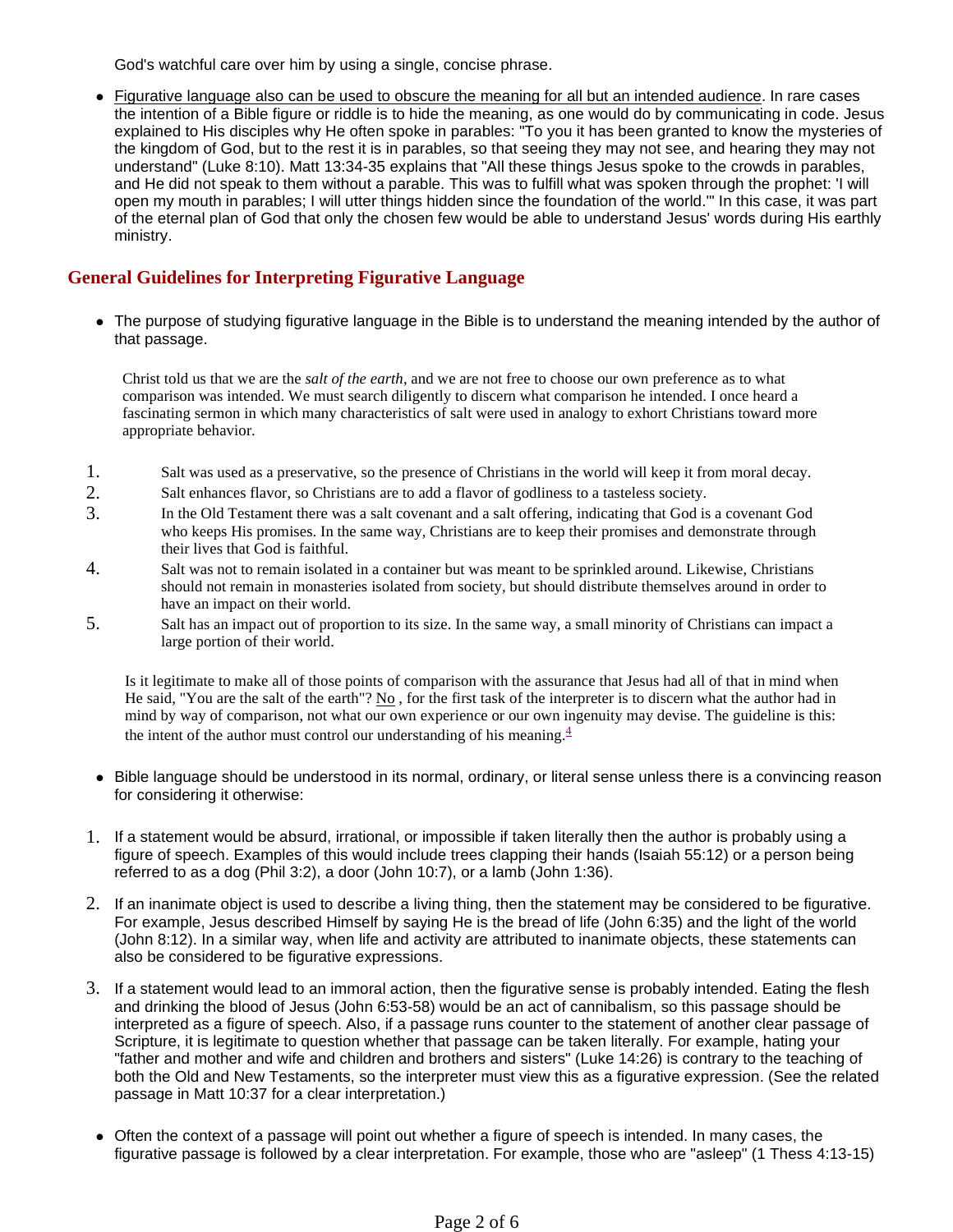are later described as those who have actually died (1 Thess 4:16). Also, the word "sword" must be understood figuratively in Eph 6:17, (1) because of the prepositional phrase "of the Spirit" and (2) because of the subsequent explanation: "which is the Word of God."

• The background and setting of the author and the original readers must control our understanding of what is literal or figurative language, rather than relying on our own background, setting, perceptions, or presuppositions. "The appropriateness of a particular figure is not for us to evaluate. Rather, we must evaluate the language in terms of what the author intended." $\frac{5}{2}$ 

Figurative speech, as already discussed, is a picturesque, out-of-the-ordinary way of presenting literal facts that might otherwise be stated in a normal, plain, ordinary way. Saying that "the argument does not hold water" is an unusual way of saying the more ordinary sentence, "The argument is weak." Both sentences convey a literal fact. One conveys it in a figurative fashion, the other in a nonfigurative way. In other words, as Radmacher put it, "Behind every figure of speech is a literal meaning, and by means of the historicalgrammatical exegesis of the text, these literal meanings are to be sought out." Any figure of speech depends on ordinary-literal language. When Peter wrote, "The devil prowls around like a roaring lion" (1 Peter 5:8), the legitimacy of that figurative comparison is based on our understanding of something about actual lions. The same is true of types, symbols, parables, allegories, and fables.<sup>6</sup>

### **Identifying Types of Figurative Language**

 Figures of Comparison. This is the most common type of figurative language in the Bible, and it typically expresses a similarity between two things that are otherwise dissimilar.

> In examining figures of comparison, remember that ordinarily only one point of comparison is intended. The comparisons are limited, and the reader is not permitted to improvise or decide what point of comparison he likes best or finds compatible with his doctrinal structure. If we are not careful, the Scriptures will no longer be an independent authority, sitting in judgment on our ideas, but rather we interpreters will become the authorities, building unsound doctrine on misapprehension of a figurative biblical expression.<sup>7</sup>

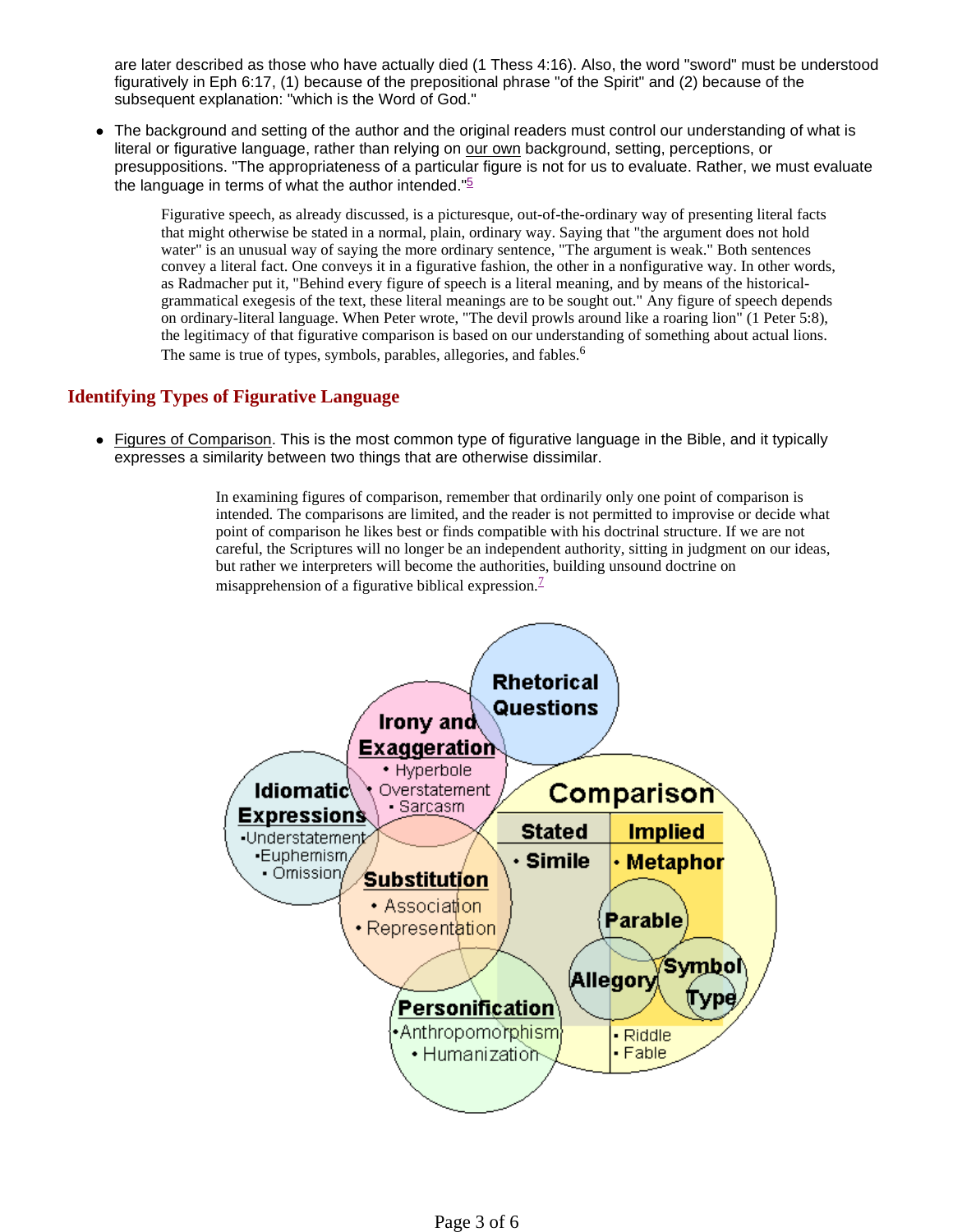- Figures of Substitution. This involves having one thing represent another or stand in place of another thing. In figures of substitution sometimes part of a thing will be spoken of as if it were the whole thing, or the whole may stand for only a part.
- Figures of Personification. This involves taking a characteristic of a person and attributing it to a non-personal object, or attributing a human characteristic to God.
- Figures of Exaggeration or Irony. This involves saying more than is literally required, or saying the opposite of what is literally meant.
- Rhetorical Questions. This involves asking questions without expecting an answer. This forces the reader to think about the answer and consider its implications for affirming a specific truth.
- Idiomatic Expressions. An idiom is an expression that cannot be understood simply from the meanings of the individual words of which it is composed. Usually it is unique to a particular group of people, and in order to understand the intended meaning we must bridge the gap between ourselves and that group.

### **Principles for Interpreting Figurative Language**

- 1. Determine whether figurative language is being used. Use the general guidelines above to determine whether a passage contains a figure of speech. It would violate the principle to authorial intent to interpret a figurative passage literally, or to interpret a literal passage figuratively. Sometimes a normal statement is wrongly taken as a figure of speech; for example, when John wrote that 144,000 will be sealed with 12,000 from each of the 12 tribes of Israel (Rev 7:4-8), there is no compelling reason to understand this statement figuratively.
- 2. Determine what the figure of speech *(image)* is referring to *(referent)*. For example, Isaiah 8:7 says, "Therefore the Lord is about to bring against them the mighty floodwaters of the River." How are we to determine whether these floodwaters are literal or figurative? This is a figurative expression because the very next phrase gives the referent: "the mighty king of Assyria with all his pomp." The floodwaters are the image and the king of Assyria is the referent. "Sometimes the image is stated, but the nonimage or referent, though not given explicitly, is suggested by the context. In Luke 5:34 the *bridegroom* is not said to be Jesus, but the meaning is implicit since Jesus said in the next verse that the bridegroom would be taken from them. The guests of the bridegroom are not specified, though they are most likely Jesus' disciples who are eating and drinking, much like bridegroom guests."<sup>8</sup>
- 3. Determine the specific point of comparison that is being made between the image and the referent. For example, Isaiah 53:6 says, "All we, like sheep, have gone astray." The image is sheep, the referent is human beings, and the specific point of comparison is the tendency of sheep to *stray* off on their own, just as human beings stray away from their Shepherd and Creator. Not every aspect of sheep is part of this figurative comparison - only their tendency to stray is being emphasized.
- 4. Determine the specific meaning that was intended by the biblical author when he used a particular figure of speech in a specific context. Treat each figure of speech individually according to its specific context, and do not assume that a particular figure always means the same thing throughout the Bible. For example, in Hosea 6:4 the figure of "dew" is used to describe the transience of Judah's loyalty to God, but in Hosea 14:5 the figure of "dew" describes the Lord's blessing on them.

# **Interpreting Biblical Prophecy**

- Bible prophecy is a special topic because it often makes use of figurative language, and because there are special time elements involved in the prophet's message. The two aspects of biblical prophecy have sometimes been called foretelling and forthtelling because there is a future predictive element as well as a message of exhortation, reproof, correction, or instruction to a specific people living at a specific time in history. To correctly interpret biblical prophecy, "We need an approach that will read nothing into prophecy that is not there, that will make clear all that the prophet said or wrote to his own people, and that will make the correctly interpreted message of the prophet relevant to our own times." $9$
- Prophecy does have a predictive element, but we must never forget that biblical prophecy was spoken into a specific historical situation with the intention of motivating a particular group of people to action in their own day. The foretelling of the future was included to show that God is working out His plan in history and is moving forward according to His own timetable. God's future actions were meant to influence what the readers or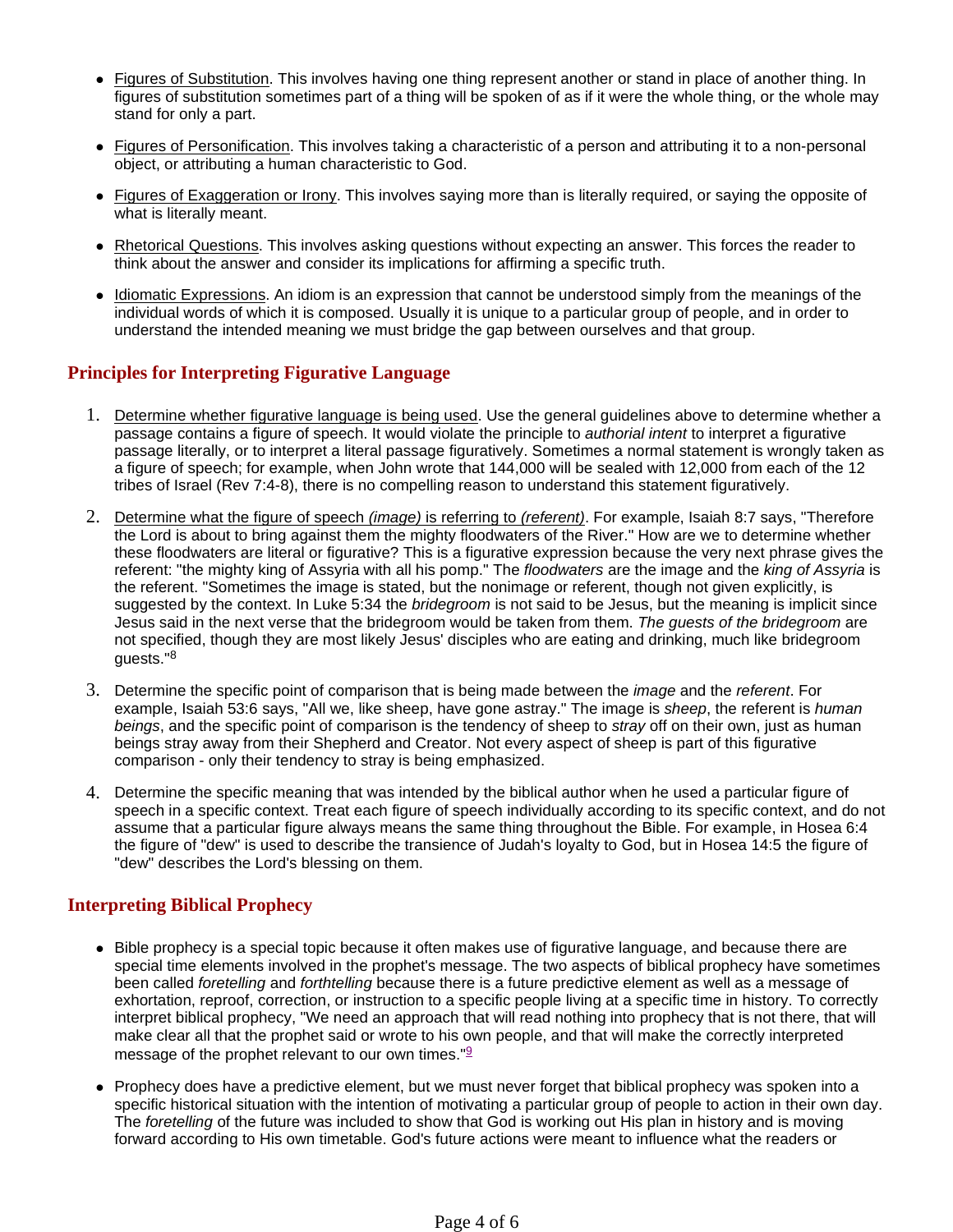listeners were doing at the time they heard the message. In light of His future activity, they were meant to live differently from those who ignore God. "To lose sight of the original hearers and to focus our attention on what may tickle the fancy of the curious-minded in the present day is to lose sight of the very reason for the message. This results in a tragic distortion of the purpose behind the prophecy.  $10$ 

 The primary guideline for interpreting biblical prophecy is to view the passage in its normal, simple, direct, ordinary meaning unless there is a convincing reason to do otherwise. Just as with any other Bible language, we should understand predictive passages literally unless there are specific reasons for viewing them in some figurative sense. "Of course figurative and symbolic language is used extensively in prophetic passages, but this does not mean that all prophecy is figurative or symbolic. We should begin with the assumption that the words are to be taken in their normal sense unless a figure of speech or symbol is indicated. Deeper and mystical senses should not be sought."<sup>11</sup>

For example, when Isaiah described life during the Millennial Kingdom he said that many people would live well beyond 100 years of age (Isaiah 65:20), and that they will "build houses and inhabit them; they will also plant vineyards and eat their fruit" (Isaiah 65:21). There is nothing in this text that suggests that it should be taken figuratively, but it should be interpreted in its normal, ordinary meaning as it describes what life will be like in that glorious future time.

• Regarding the future time elements of prophecy, we must understand that God did not give his prophets unlimited vision. They were given a limited or "foreshortened" perspective on future events, much like an artist has when viewing the peaks of the Rocky Mountains from a distance. For example, many of the prophets saw the two comings of Christ as if they were two distant mountain peaks which appeared to be in close proximity, even though there were long unseen "valleys" of time between them (see Isaiah 9:6-7). Looking back from our perspective in history, however, we can clearly see this "valley" of time between the first and second coming of Christ.



# **Resource List for Special Topics in Interpretation**

Ranked in order beginning with the least complicated and least costly resources in each category.

# **Figures of Speech**

- 1. Basic Bible Interpretation (Chapter 7), Roy Zuck
- 2. Understanding and Applying the Bible (Chapter 12), Robertson McQuilkin
- 3. Interpreting the Bible (Chapters 8-10), A. Berkeley Mickelsen
- 4. Figures of Speech Used in the Bible, E. W. Bullinger

### **Parables**

- 1. Basic Bible Interpretation (Chapter 9), Roy Zuck
- 2. Understanding and Applying the Bible (Chapter 13), Robertson McQuilkin
- 3. All the Parables of the Bible, Herbert Lockyer
- 4. Interpreting the Parables, Craig Blomberg

# **Symbols and Types**

- 1. Basic Bible Interpretation (Chapter 8), Roy Zuck
- 2. Protestant Biblical Interpretation (Chapter 9), Bernard Ramm
- 3. Interpreting the Bible (Chapters 11-12), A. Berkeley Mickelsen